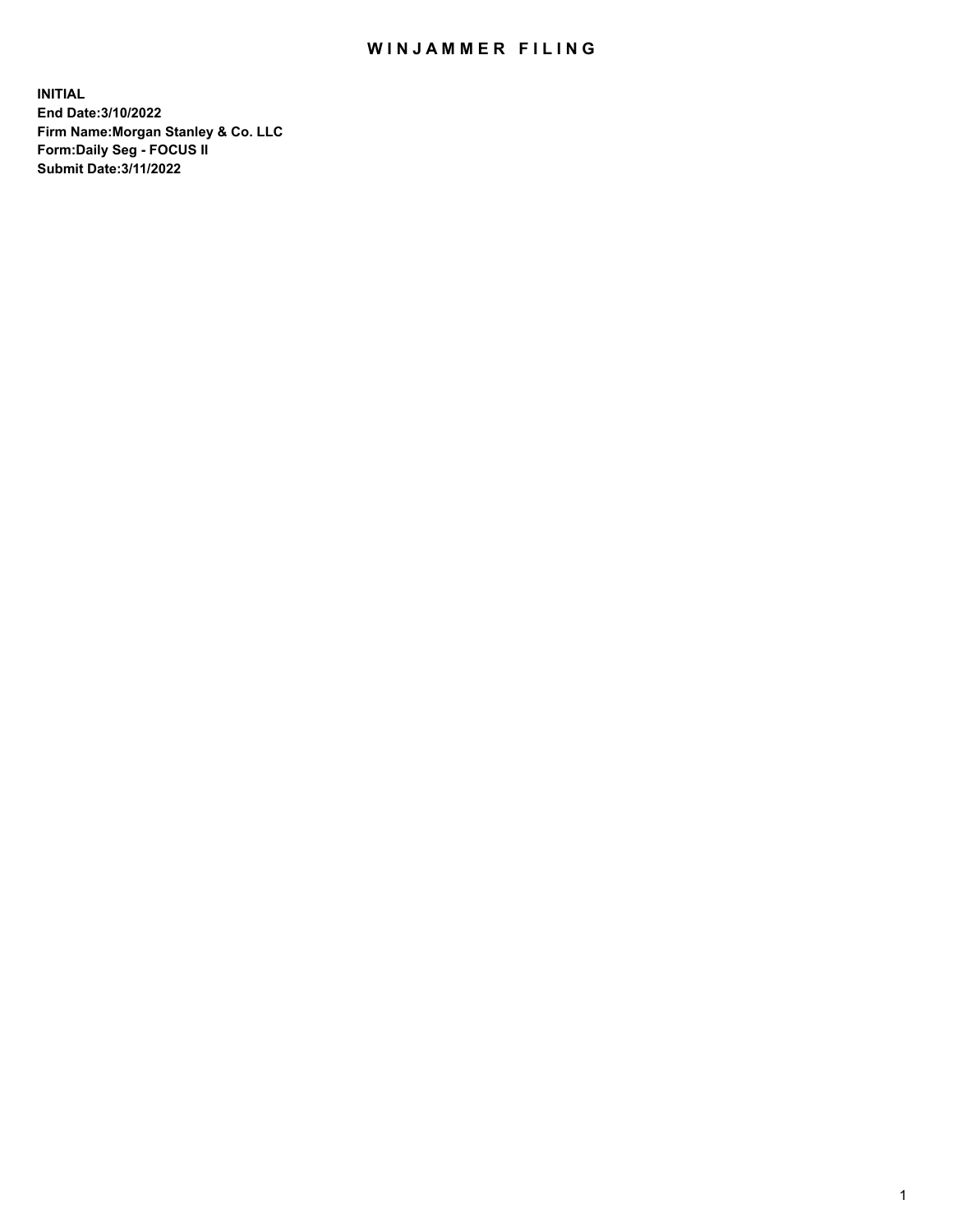**INITIAL End Date:3/10/2022 Firm Name:Morgan Stanley & Co. LLC Form:Daily Seg - FOCUS II Submit Date:3/11/2022 Daily Segregation - Cover Page**

| Name of Company                                                                                                                                                                                                                                                                                                                | Morgan Stanley & Co. LLC                                |
|--------------------------------------------------------------------------------------------------------------------------------------------------------------------------------------------------------------------------------------------------------------------------------------------------------------------------------|---------------------------------------------------------|
| <b>Contact Name</b>                                                                                                                                                                                                                                                                                                            | <b>Ikram Shah</b>                                       |
| <b>Contact Phone Number</b>                                                                                                                                                                                                                                                                                                    | 212-276-0963                                            |
| <b>Contact Email Address</b>                                                                                                                                                                                                                                                                                                   | Ikram.shah@morganstanley.com                            |
| FCM's Customer Segregated Funds Residual Interest Target (choose one):<br>a. Minimum dollar amount: ; or<br>b. Minimum percentage of customer segregated funds required:% ; or<br>c. Dollar amount range between: and; or<br>d. Percentage range of customer segregated funds required between:% and%.                         | 235,000,000<br><u>0</u><br><u>00</u><br><u>00</u>       |
| FCM's Customer Secured Amount Funds Residual Interest Target (choose one):<br>a. Minimum dollar amount: ; or<br>b. Minimum percentage of customer secured funds required:%; or<br>c. Dollar amount range between: and; or<br>d. Percentage range of customer secured funds required between:% and%.                            | 140,000,000<br><u>0</u><br><u>0 0</u><br>0 <sub>0</sub> |
| FCM's Cleared Swaps Customer Collateral Residual Interest Target (choose one):<br>a. Minimum dollar amount: ; or<br>b. Minimum percentage of cleared swaps customer collateral required:% ; or<br>c. Dollar amount range between: and; or<br>d. Percentage range of cleared swaps customer collateral required between:% and%. | 92,000,000<br><u>0</u><br><u>00</u><br>00               |

Attach supporting documents CH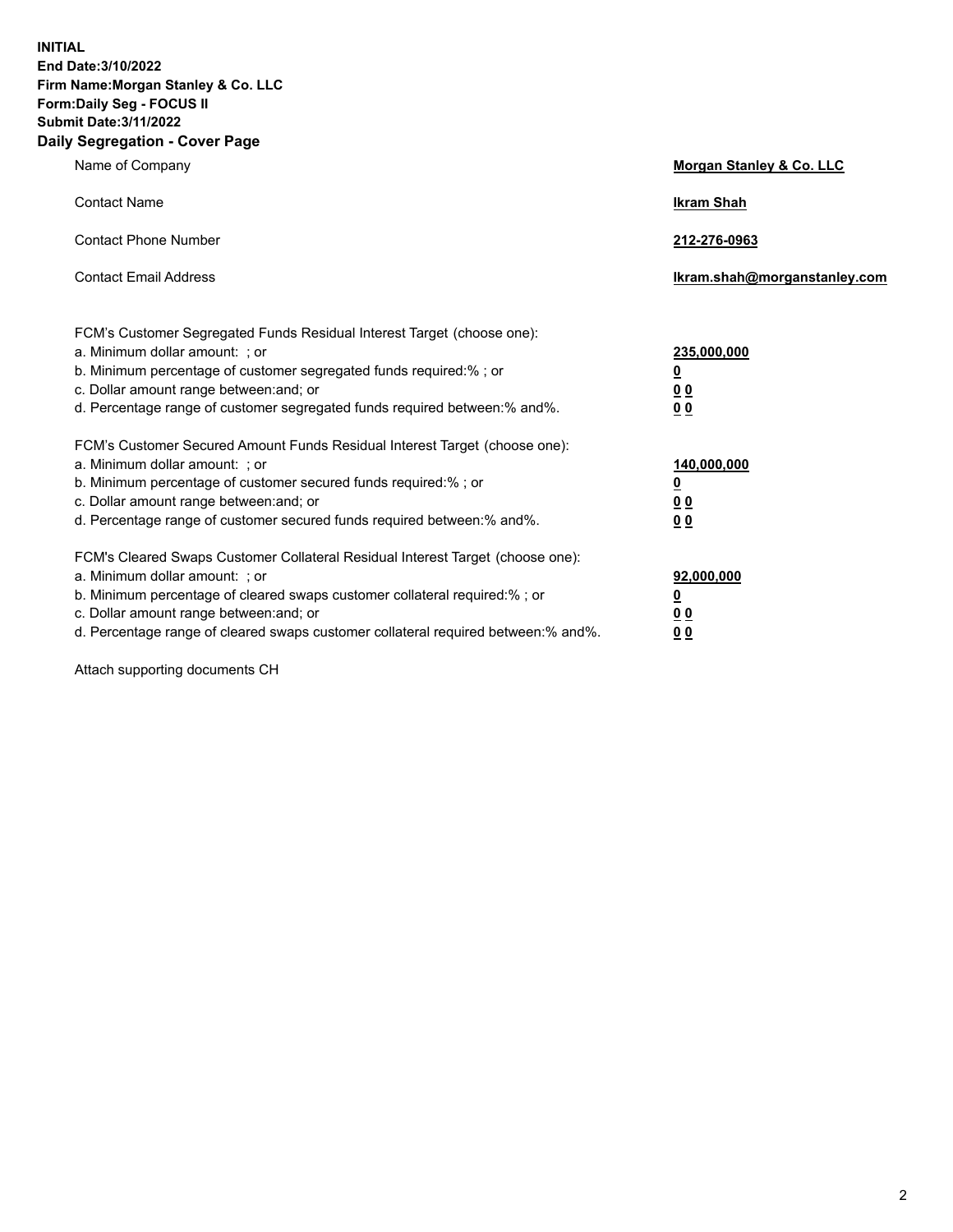## **INITIAL End Date:3/10/2022 Firm Name:Morgan Stanley & Co. LLC Form:Daily Seg - FOCUS II Submit Date:3/11/2022**

## **Daily Segregation - Secured Amounts**

|     | Foreign Futures and Foreign Options Secured Amounts                                         |                                               |
|-----|---------------------------------------------------------------------------------------------|-----------------------------------------------|
|     | Amount required to be set aside pursuant to law, rule or regulation of a foreign            | $0$ [7305]                                    |
|     | government or a rule of a self-regulatory organization authorized thereunder                |                                               |
| 1.  | Net ledger balance - Foreign Futures and Foreign Option Trading - All Customers             |                                               |
|     | A. Cash                                                                                     | 5,311,916,103 [7315]                          |
|     | B. Securities (at market)                                                                   | 2,203,686,298 [7317]                          |
| 2.  | Net unrealized profit (loss) in open futures contracts traded on a foreign board of trade   | 2,206,759,437 [7325]                          |
| 3.  | Exchange traded options                                                                     |                                               |
|     | a. Market value of open option contracts purchased on a foreign board of trade              | 262,291,757 [7335]                            |
|     | b. Market value of open contracts granted (sold) on a foreign board of trade                | -237,911,204 [7337]                           |
| 4.  | Net equity (deficit) (add lines 1. 2. and 3.)                                               | 9,746,742,391 [7345]                          |
| 5.  | Account liquidating to a deficit and account with a debit balances - gross amount           | 83,241,812 [7351]                             |
|     | Less: amount offset by customer owned securities                                            | <mark>-82,030,694</mark> [7352] 1,211,118 [73 |
| 6.  | Amount required to be set aside as the secured amount - Net Liquidating Equity              | 9,747,953,509 [7355]                          |
|     | Method (add lines 4 and 5)                                                                  |                                               |
| 7.  | Greater of amount required to be set aside pursuant to foreign jurisdiction (above) or line | <b>9,747,953,509</b> [7360]                   |
|     | 6.                                                                                          |                                               |
|     | FUNDS DEPOSITED IN SEPARATE REGULATION 30.7 ACCOUNTS                                        |                                               |
| 1.  | Cash in banks                                                                               |                                               |
|     | A. Banks located in the United States                                                       | 240,381,497 [7500]                            |
|     | B. Other banks qualified under Regulation 30.7                                              | 721,457,503 [7520] 961,839,000                |
|     |                                                                                             | [7530]                                        |
| 2.  | Securities                                                                                  |                                               |
|     | A. In safekeeping with banks located in the United States                                   | 982,959,994 [7540]                            |
|     | B. In safekeeping with other banks qualified under Regulation 30.7                          | 88,867,473 [7560] 1,071,827,46                |
|     |                                                                                             | [7570]                                        |
| 3.  | Equities with registered futures commission merchants                                       |                                               |
|     | A. Cash                                                                                     | 18,356,351 [7580]                             |
|     | <b>B.</b> Securities                                                                        | $0$ [7590]                                    |
|     | C. Unrealized gain (loss) on open futures contracts                                         | 10,634,054 [7600]                             |
|     | D. Value of long option contracts                                                           | $0$ [7610]                                    |
|     | E. Value of short option contracts                                                          | 0 [7615] 28,990,405 [7620]                    |
| 4.  | Amounts held by clearing organizations of foreign boards of trade                           |                                               |
|     | A. Cash                                                                                     | $0$ [7640]                                    |
|     | <b>B.</b> Securities                                                                        | $0$ [7650]                                    |
|     | C. Amount due to (from) clearing organization - daily variation                             | $0$ [7660]                                    |
|     | D. Value of long option contracts                                                           | $0$ [7670]                                    |
|     | E. Value of short option contracts                                                          | 0 [7675] 0 [7680]                             |
| 5.  | Amounts held by members of foreign boards of trade                                          |                                               |
|     | A. Cash                                                                                     | 4,599,769,897 [7700]                          |
|     | <b>B.</b> Securities                                                                        | 1,131,858,832 [7710]                          |
|     | C. Unrealized gain (loss) on open futures contracts                                         | 2,196,125,383 [7720]                          |
|     | D. Value of long option contracts                                                           | 262,291,757 [7730]                            |
|     | E. Value of short option contracts                                                          | <u>-237,911,204</u> [7735] <u>7,952,134,6</u> |
|     |                                                                                             | $[7740]$                                      |
| 6.  | Amounts with other depositories designated by a foreign board of trade                      | $0$ [7760]                                    |
| 7.  | Segregated funds on hand                                                                    | $0$ [7765]                                    |
| 8.  | Total funds in separate section 30.7 accounts                                               | 10,014,791,537 [7770]                         |
| 9.  | Excess (deficiency) Set Aside for Secured Amount (subtract line 7 Secured Statement         | 266,838,028 [7380]                            |
|     | Page 1 from Line 8)                                                                         |                                               |
| 10. | Management Target Amount for Excess funds in separate section 30.7 accounts                 | 140,000,000 [7780]                            |
|     |                                                                                             |                                               |

11. Excess (deficiency) funds in separate 30.7 accounts over (under) Management Target **126,838,028** [7785]

Less: amount offset by customer owned securities **-82,030,694** [7352] **1,211,118** [7354] 55]  $99$ 

E. 2. 952,134,665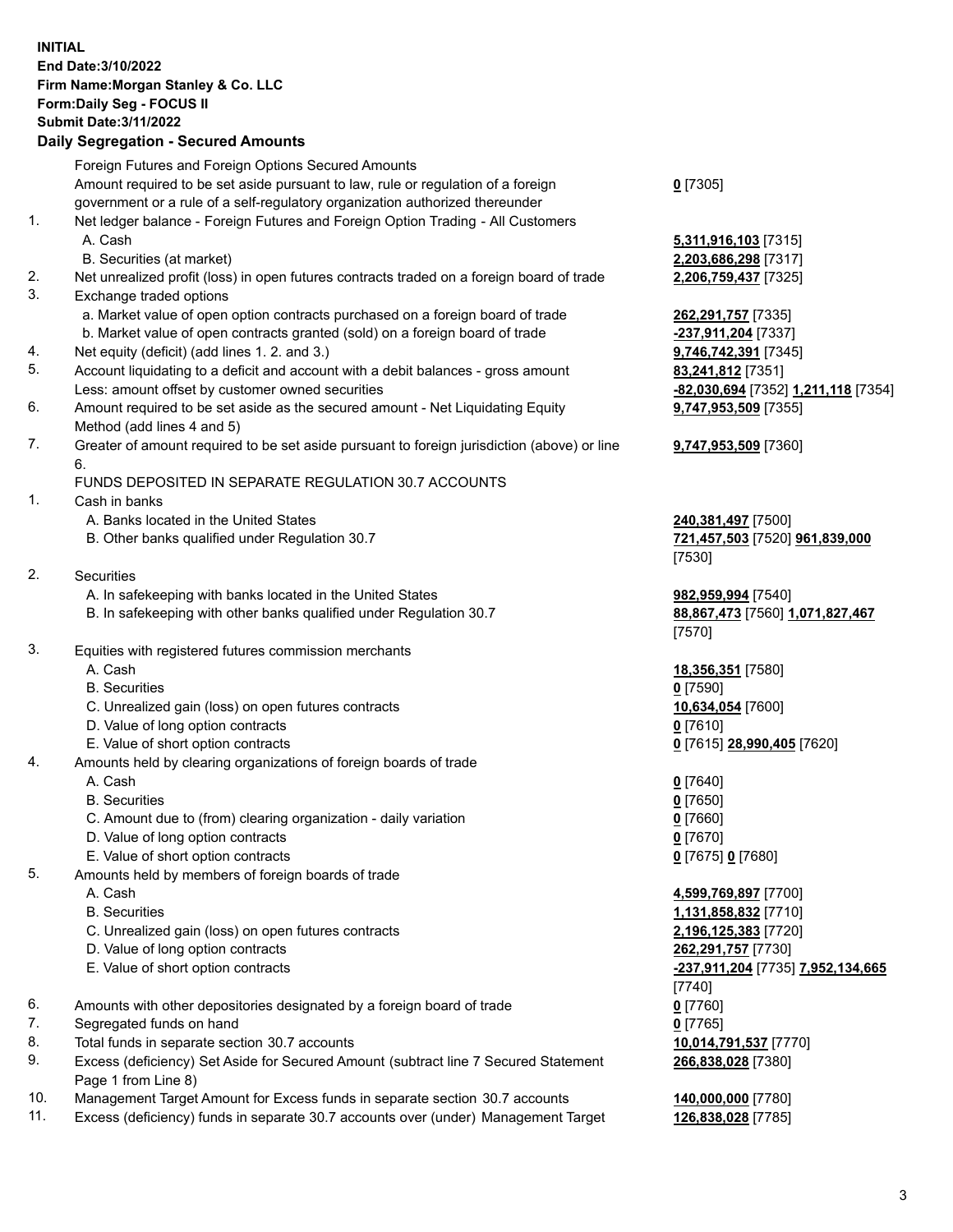**INITIAL End Date:3/10/2022 Firm Name:Morgan Stanley & Co. LLC Form:Daily Seg - FOCUS II Submit Date:3/11/2022 Daily Segregation - Segregation Statement** SEGREGATION REQUIREMENTS(Section 4d(2) of the CEAct) 1. Net ledger balance A. Cash **20,158,301,418** [7010] B. Securities (at market) **7,863,967,091** [7020] 2. Net unrealized profit (loss) in open futures contracts traded on a contract market **-2,192,049,652** [7030] 3. Exchange traded options A. Add market value of open option contracts purchased on a contract market **1,753,495,350** [7032] B. Deduct market value of open option contracts granted (sold) on a contract market **-1,182,103,586** [7033] 4. Net equity (deficit) (add lines 1, 2 and 3) **26,401,610,621** [7040] 5. Accounts liquidating to a deficit and accounts with debit balances - gross amount **686,334,410** [7045] Less: amount offset by customer securities **-680,860,651** [7047] **5,473,759** [7050] 6. Amount required to be segregated (add lines 4 and 5) **26,407,084,380** [7060] FUNDS IN SEGREGATED ACCOUNTS 7. Deposited in segregated funds bank accounts A. Cash **2,582,413,365** [7070] B. Securities representing investments of customers' funds (at market) **0** [7080] C. Securities held for particular customers or option customers in lieu of cash (at market) **1,613,175,172** [7090] 8. Margins on deposit with derivatives clearing organizations of contract markets A. Cash **15,618,365,850** [7100] B. Securities representing investments of customers' funds (at market) **0** [7110] C. Securities held for particular customers or option customers in lieu of cash (at market) **6,082,838,582** [7120] 9. Net settlement from (to) derivatives clearing organizations of contract markets **150,380,252** [7130] 10. Exchange traded options A. Value of open long option contracts **1,753,495,350** [7132] B. Value of open short option contracts **-1,182,103,586** [7133] 11. Net equities with other FCMs A. Net liquidating equity **11,079,372** [7140] B. Securities representing investments of customers' funds (at market) **0** [7160] C. Securities held for particular customers or option customers in lieu of cash (at market) **0** [7170] 12. Segregated funds on hand **167,953,337** [7150] 13. Total amount in segregation (add lines 7 through 12) **26,797,597,694** [7180] 14. Excess (deficiency) funds in segregation (subtract line 6 from line 13) **390,513,314** [7190] 15. Management Target Amount for Excess funds in segregation **235,000,000** [7194]

16. Excess (deficiency) funds in segregation over (under) Management Target Amount Excess

**155,513,314** [7198]